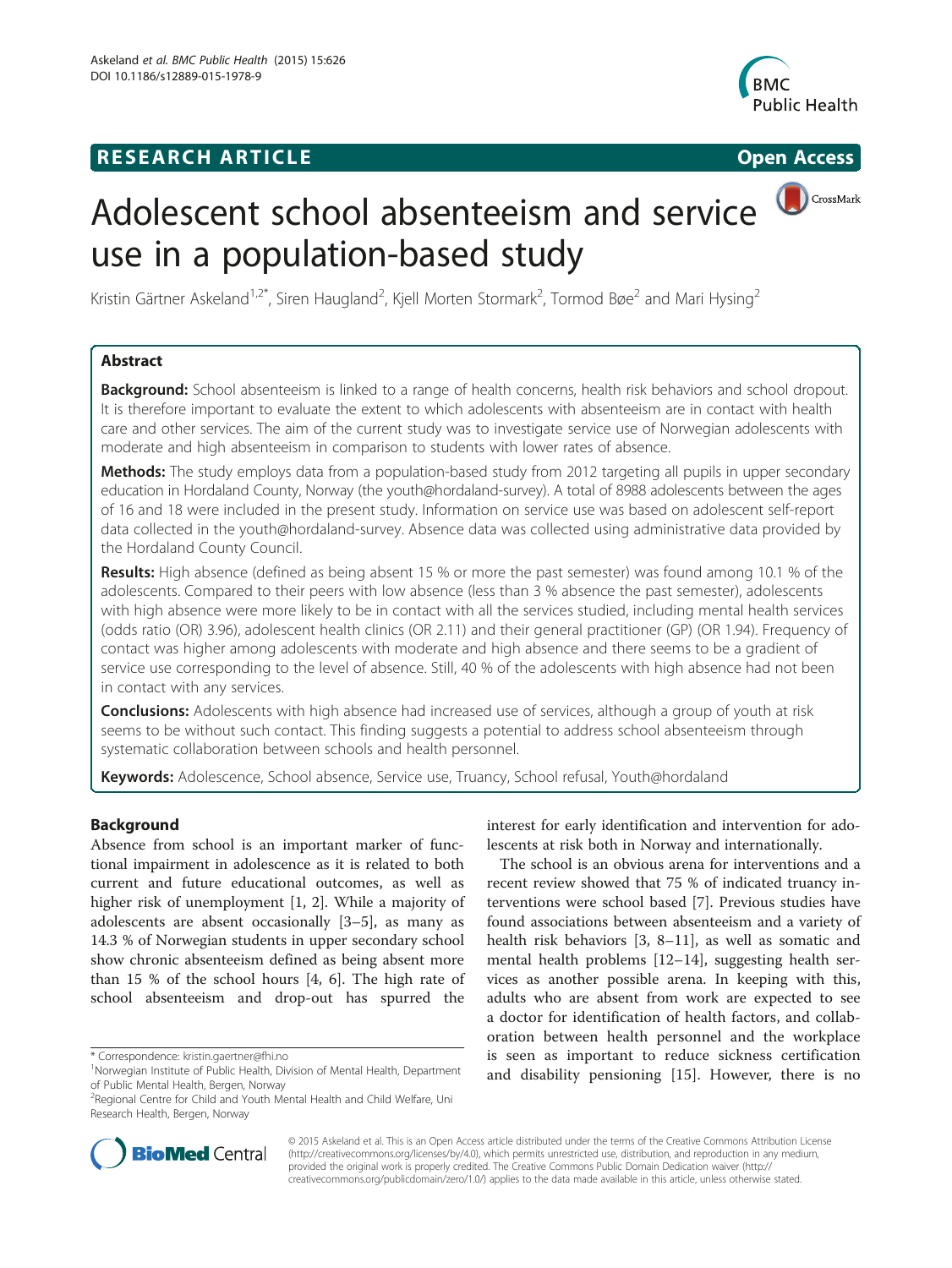systematic collaboration between the school and health sectors, and the extent to which adolescents with various levels of absence are in contact with these services is not known.

Previous studies suggest that there is a decrease in health service use from childhood to adolescence [[16](#page-8-0), [17\]](#page-8-0) and adolescents are generally underrepresented in the health care system [[16, 18, 19](#page-8-0)]. Academic functioning and school absence are among the factors related to help seeking in adolescence [[16](#page-8-0), [20](#page-8-0)], indicating that health services can be incorporated in interventions to reduce absenteeism.

The literature on school absence is characterized by various definitions, making it difficult to compare findings across studies. Today it is recognized that there is considerable overlap between constructs such as school refusal and truancy [[21, 22\]](#page-8-0) and there has been a call for studies using descriptive definitions of absenteeism [\[6](#page-8-0), [23, 24\]](#page-8-0). This is especially relevant for studies of associations between service use and absenteeism, as there is expected to be heterogeneity in the group of youth with high absentee rates.

Based on the above considerations, the main goal of the present study was to assess the association between descriptive registry based absenteeism in upper secondary school and the use of school based services and health services. First, we wanted to explore the extent to which adolescents with low, moderate and high absenteeism are in contact with services, the frequency of such contact and the participants' perception of causal factors. Further, we aimed to investigate differences in service use according to level of absence. Within this framework, it was an objective to identify characteristics of students with high absence never receiving services.

# Methods

#### Study design

This population-based study employs previously collected data from the youth@hordaland-survey of adolescents in the county of Hordaland in Western Norway, conducted during spring in 2012. The youth@hordaland-survey is a cross sectional study with a main aim to assess mental health problems and service use in adolescents.

# Sample

All adolescents in the three age cohorts in Hordaland were invited to participate in the study ( $n = 19$  430). The adolescents received information about the study and login details via their official school e-mail, followed by an SMS reminder for the majority of the students. One school class (about 45 min) during regular school hours was allocated for the completion of the Internet based questionnaire. A teacher was present to organize the data collection and to ensure confidentiality. For those

not at school during the allocated school completion, the questionnaire could be completed at other times at their convenience during the study period. Some schools arranged catch up days, and we also arranged for participation for adolescents in hospitals or institutions during the study period. Those not enrolled in school at the time of the study received log on information through postal mail. However, adolescents who had dropped out of school were not included in the current study sample, as one of the main variables was school absenteeism.

Data from the youth@hordaland-survey include information on sociodemographic variables, familial socioeconomic status, use of health care and social services, daily life functioning, as well as extensive information on mental health. Of the 19 430 adolescents who were invited to participate, 10 220 (53 %) agreed to participate and 8988 (87.9 % of the original sample) approved the linkage to administrative data on school absence.

The study and the link between youth@hordaland and data on school absence were approved by the Regional Committee for Medical and Health Research Ethics in Western Norway.

## Instruments

# Demographic information

Gender and year of birth are based on the personal identity number in the Norwegian national population registry. All participants were asked about their mother's education, with the response options: 'primary school', 'secondary school', college or university: less than 4 years' and 'college or university: 4 years or more'.

# Living situation

The participants' living situation was based on selfreport of a range of situations that were recoded as 'living with family', 'living alone/with friends', and 'other' for the present study. The variable 'living with family' includes living with biological parents, foster parents, adoptive parents, grandparents or another family. 'Living alone/with friends' includes living alone, living with friends or with a boyfriend/girlfriend.

#### School program

The educational programs reported by the participants were categorized into 'general studies', 'vocational subjects in school' (this categorization is based on the Norwegian high school system; including a program for general studies preparing for higher academic education, and a vocational education program), and a third option of 'vocational training (work placement)'.

## School absence

Administrative data on non-attendance were provided by Hordaland County Council. It included the number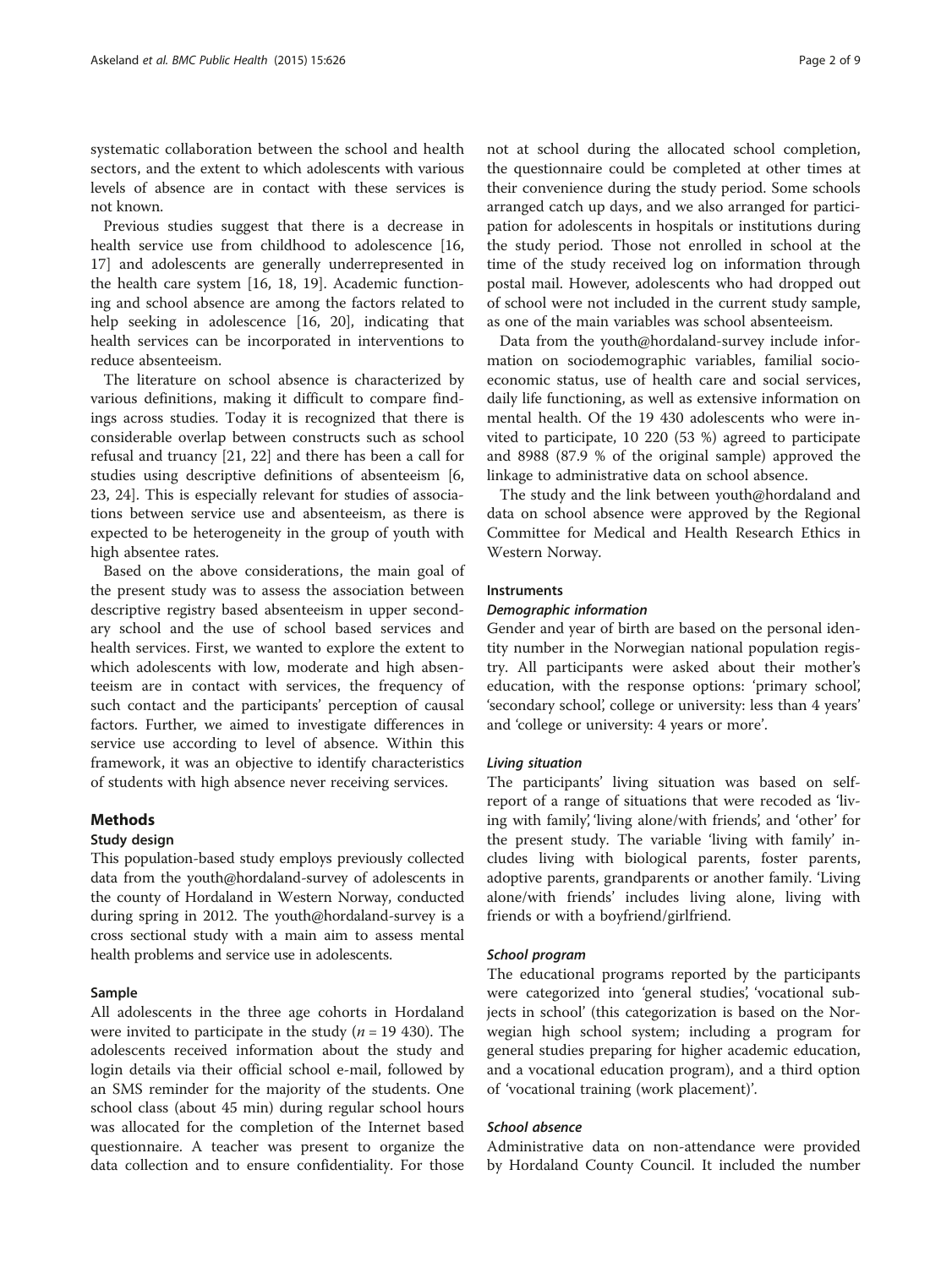of days and school-hours each participant had been absent during the last semester (6 months), converted into percentage of absence relative to the total number of school days.

For the purpose of the present study high absence was defined as 15 % absence or more, based on Kearney's criteria for problematic absence and the cut-off used in previous research on absenteeism [\[4](#page-8-0), [6](#page-8-0)]. The participants were divided into three groups: Adolescents with low absence (less than 3 %), adolescents with moderate absence (between 3 and 15 %) and adolescents with high absence (15 % or more).

#### Self-reported absence

The participants were asked to report the number of days and school hours they had been absent during the past month. In addition, they reported location and behavior while absent, with the response alternatives: 'I'm home', 'I'm out with friends', 'I'm at work' or 'I'm sick'. Other responses could be specified in an open field and multiple responses were also an option. The open responses were categorized into: 'organizational work/ politics/sport', 'unexcused absence' and 'other'.

# Use of services

Service use was measured by the following question: "Have you had contact with the following services within the last school year? If yes, check how often". The response categories used in the present study were; 'school health services', 'special needs education', 'educational psychological service', 'mental health services for adolescents', 'mental health services for adults', 'general practitioner', and 'adolescent health clinic'. Additional services could be specified in an open field. In the present study the category 'mental health services' is a combination of mental health services for adolescents and adults. The participants who had been in contact with one or more services were asked to indicate the frequency of the contacts, measured by a Likert scale with the alternatives: 'weekly', 'monthly', 'every three months', 'every six months', and 'less than every six months', with the exception of 'special needs education'. For the purpose of the present study, the latter two categories were combined in 'every six months or less' and 'weekly' and 'monthly' were combined in 'monthly or more'.

# **Statistics**

In this study, we investigated service use in adolescents with low absence compared to adolescents with moderate and high absence. Service use was measured by numbers and category of services visited and frequency of contact. Chi-square tests were used to examine differences between adolescents with low, moderate and high absence with regards to demographic variables, rate of

contact with specific services and self-reported absence. Differences in contact with each of the services studied were examined by logistic regression, using the absence variable as the exposure variable. Age, gender, maternal education and school program were included as control variables in the regression analyses. Multinomial logistic regression was used to calculate odds ratios for the number of services visited, ranging from '1' to '4 and more', and the frequency of contact for the participants according to absence. Results were considered significant at the  $p < .05$  level. IBM SPSS version 21 for Windows was used for all analyses.

# Results

#### Characteristics of the sample

The sample consisted of 8988 adolescents (51.5 % girls) between 16 and 18 years old in upper secondary education in the county of Hordaland, Norway. The majority of the participants were high school students in general studies (53.2 %) or vocational training at school (32.4 %). A majority lived with their family (90.2 %). Contact with services was common among the participants, 47.2 % of the sample had been in contact with one or more services the past semester.

#### School absenteeism

A total of 910 participants (10.1 %) were absent 15 % or more of the school hours (labeled 'high absence') based on the school registry data. 4394 (48.9 %) of the participants were absent within the range of 3 and 15 % (labeled 'moderate absence') and 3689 (41.0 %) had less than 3 % absence (labeled 'low absence'). There were more girls than boys in the group with high absence and a greater proportion of older adolescents with moderate and high absence compared to low absence  $(p < .000)$ . More students in school based vocational training had high absence compared to participants in general studies or vocational training at the work place ( $p < .000$ ). Living alone or with friends was more frequent among those with high absence ( $p < .000$ ), and there was a tendency for adolescents with high absence to have less educated mothers ( $p < .000$ ). For details on demographic information, see Table [1](#page-3-0).

#### Contact with services

Among the adolescents with low absence, 40.6 % had been in contact with one or more services the past semester, compared to 53.8 % with moderate absence and 60.0 % with high absence  $(\chi^2(2, 8988) = 211.84, p < .000)$ . There were statistically significant differences between adolescents with low absence compared to moderate and high absence with regards to the number of services they had been in contact with. Adolescents with moderate absence had an OR of 1.59 (95 % CI 1.35–1.86, seen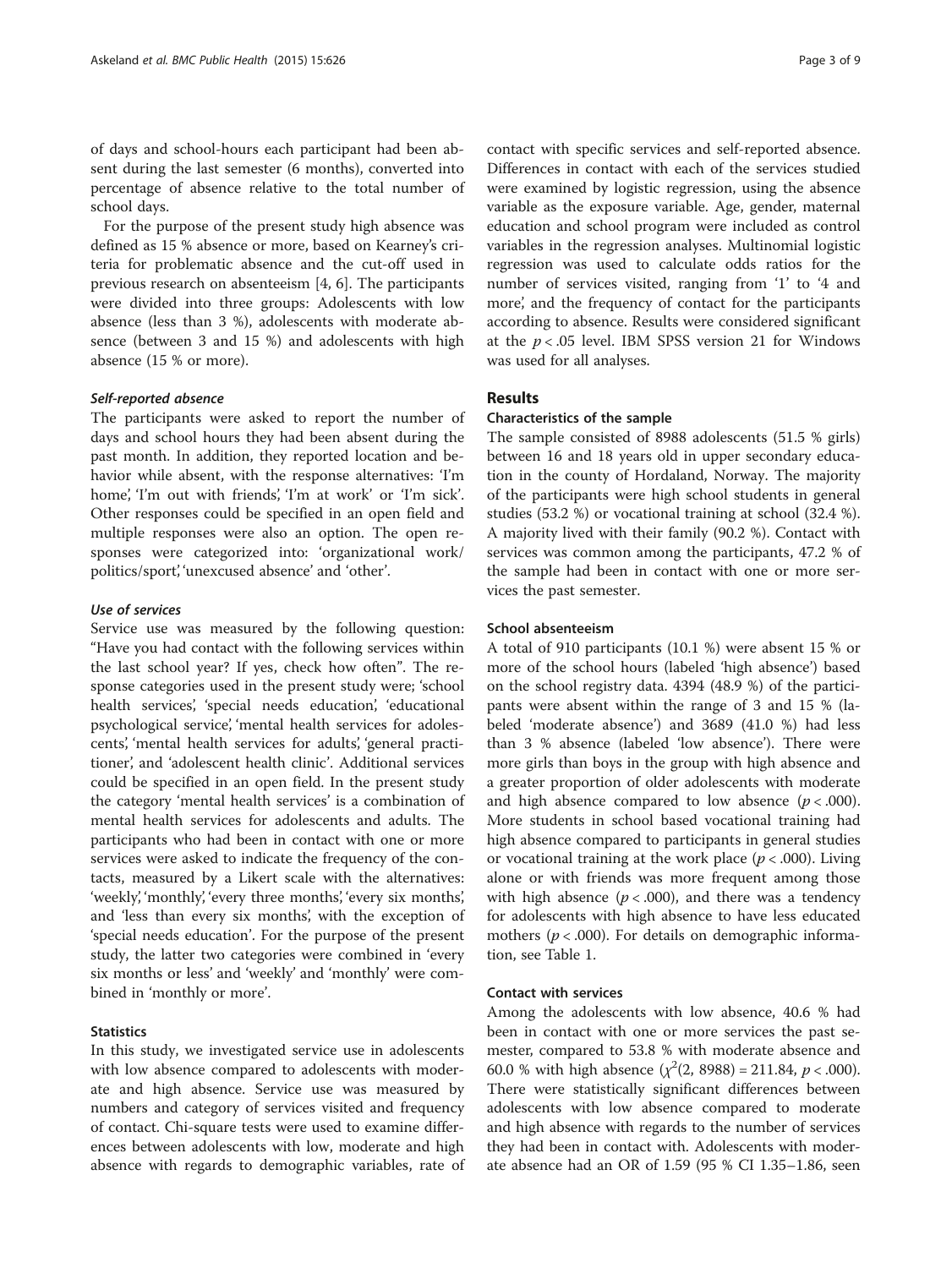|                                        | Low absence         |      | Moderate absence    |      | High absence        |                |            |
|----------------------------------------|---------------------|------|---------------------|------|---------------------|----------------|------------|
|                                        | $n = 3684$<br>41.0% |      | $n = 4394$<br>48.9% |      | $n = 910$<br>10.1 % |                |            |
|                                        |                     |      |                     |      |                     |                |            |
|                                        | $\%$                | n    | $\%$                | n    | $\%$                | $\,$ $\,$ $\,$ | $p$ -value |
| Gender                                 |                     |      |                     |      |                     |                | &000.<br>  |
| Girls                                  | 36.6                | 1696 | 52.0                | 2407 | 11.3                | 525            |            |
| Boys                                   | 45.6                | 1988 | 45.6                | 1987 | 8.8                 | 385            |            |
| Age                                    |                     |      |                     |      |                     |                | < .000     |
| 16                                     | 47.8                | 1729 | 45.2                | 1634 | 7.1                 | 256            |            |
| 17                                     | 41.7                | 1324 | 48.4                | 1536 | 9.9                 | 314            |            |
| 18                                     | 28.7                | 631  | 55.8                | 1224 | 15.5                | 340            |            |
| School program                         |                     |      |                     |      |                     |                | < .000     |
| General studies                        | 39.5                | 1890 | 52.4                | 2506 | 8.0                 | 383            |            |
| Vocational training (in school)        | 43.4                | 1262 | 44.3                | 1289 | 12.3                | 359            |            |
| Vocational training (work placement)   | 58.8                | 104  | 32.8                | 58   | 8.5                 | 15             |            |
| Living situation                       |                     |      |                     |      |                     |                | < .000     |
| Living with family                     | 41.5                | 3368 | 49.0                | 3976 | 9.4                 | 765            |            |
| Living alone/with friends              | 36.7                | 280  | 46.2                | 352  | 17.1                | 130            |            |
| Maternal education                     |                     |      |                     |      |                     |                | < .000     |
| Primary school                         | 34.4                | 245  | 50.8                | 362  | 14.9                | 106            |            |
| Secondary school (vocational training) | 41.1                | 616  | 48.6                | 728  | 10.3                | 155            |            |
| Secondary school (general studies)     | 43.6                | 564  | 47.6                | 617  | 8.8                 | 114            |            |
| College/university (<4 years)          | 42.6                | 551  | 49.5                | 640  | 7.9                 | 102            |            |
| College/university (4+ years)          | 39.8                | 737  | 51.6                | 955  | 8.6                 | 159            |            |

<span id="page-3-0"></span>**Table 1** Demographic variables in the youth@hordaland-survey ( $n = 8988$ )

P-value indicates significant differences between adolescents with low, moderate and high absence. The p-values are derived from chi-square tests

in Fig. [1](#page-4-0)) for contact with two services, while the corresponding OR for adolescents with high absence was 2.67 (2.09–3.40). For contact with four or more services, the ORs were 3.13 (95 % CI 1.96–5.00) and 8.03 (4.58– 14.06) for moderate and high absence respectively.

Among the adolescents with high absence, 40 % had not been in contact with any services. To investigate characteristics of these adolescents, the high absentee group was divided into students who reported contact with services ( $n = 546$ ) and those who did not ( $n = 364$ ). The only background variable that differed significantly between the groups was gender; there were more boys in the group that did not report contact with services  $(p < .000)$ .

Reports of service use was higher among adolescents with moderate and high absence compared to low absence for all services studied (see Fig. [2](#page-4-0)), with the exception of contact with special needs education where there was no difference between adolescents with low and moderate absence. For contact with the remaining services, there seems to be a gradient of service use

from low to high absence, with the highest service use found among students with high absence. Although the absolute numbers were low, there was a twofold higher likelihood of mental health service use for adolescents with moderate absence (5.0 % versus 2.5 % for low absence) and a fourfold higher likelihood for those with high absence (10.1 % versus 2.5 %) compared to low absence  $(p < .000)$ .

Adolescents with moderate and high absence were significantly more likely to have contact with the services studied compared to adolescents with low absence, with the exception of contact with special needs education for adolescents with moderate absence (see Table [2](#page-5-0)). Adjusting for age, gender, maternal education and school program reduced the estimates slightly, but the association between absence and service use remained. The statistically significant odds ratios range from 1.37 (school health services) to 2.03 (mental health service) for adolescents with moderate absence and from 1.68 (school health services) to 3.96 (mental health services) for adolescents with high absence.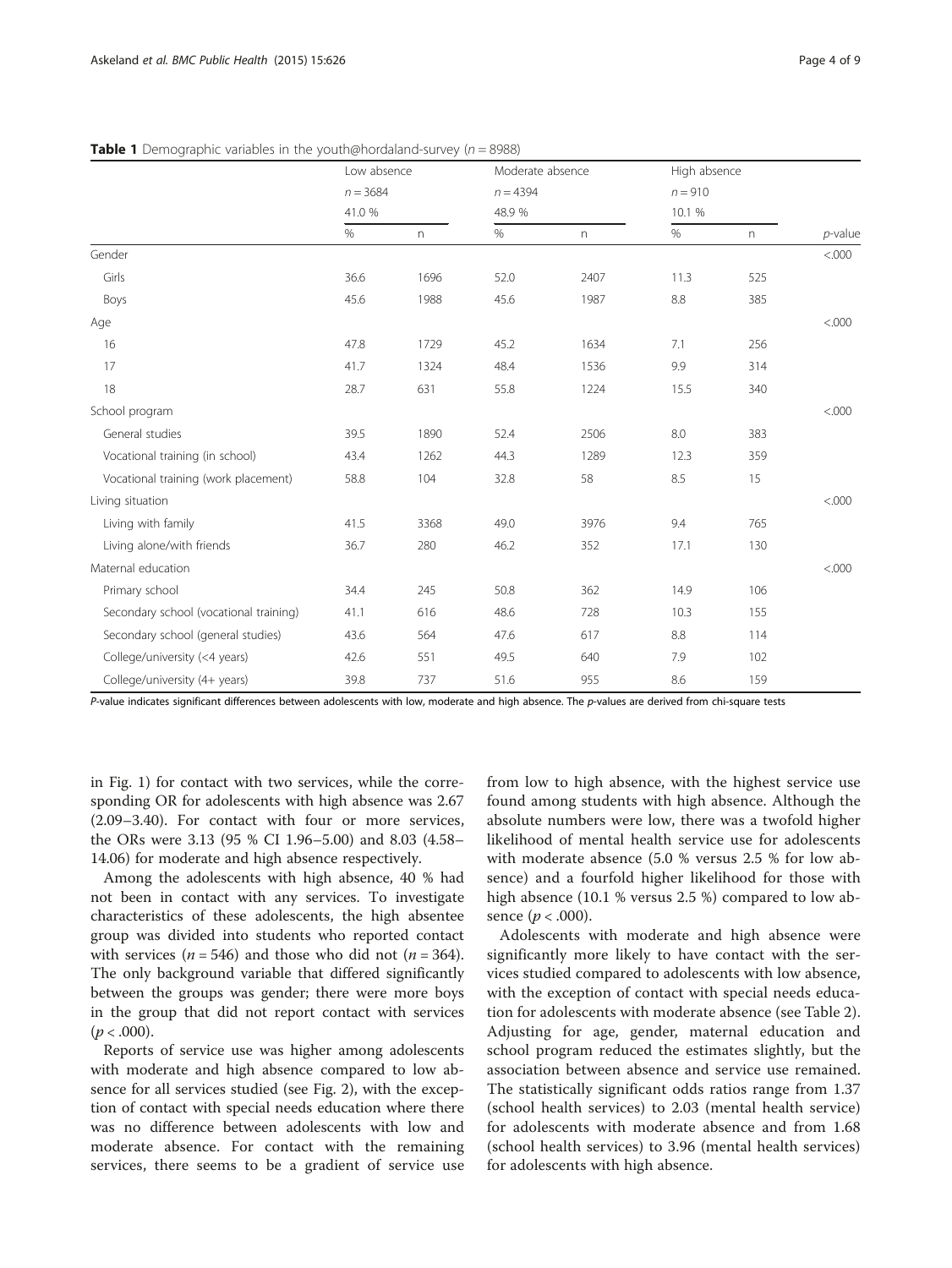<span id="page-4-0"></span>

# Frequency of contact

Adolescents with moderate and high absence were more likely to have frequent contact with all the services studied compared to those with low absence, with a tendency towards higher odds ratios for the more frequent contacts. The OR for contact with school health services every month was 2.86 compared to an OR of 1.32 for contact every three months for adolescents with moderate absence, as detailed in Table [3](#page-5-0). Corresponding ORs for adolescents with high absence was 8.20 and 1.63, respectively. However, in the more extreme categories there are few participants, making the estimates

unreliable as seen by the wide confidence intervals. Generally, adolescents with high absence were more likely to have frequent contacts with the services than adolescents with moderate absence.

# Self-reported absence

The participants who reported absence during the past term were asked to specify their location and behavior while absent. According to these self-reports, illness related absence was most common, reported by 28.0 % of the adolescents with low absence, 57.9 % of adolescents with moderate absence and 69.2 % with high absence

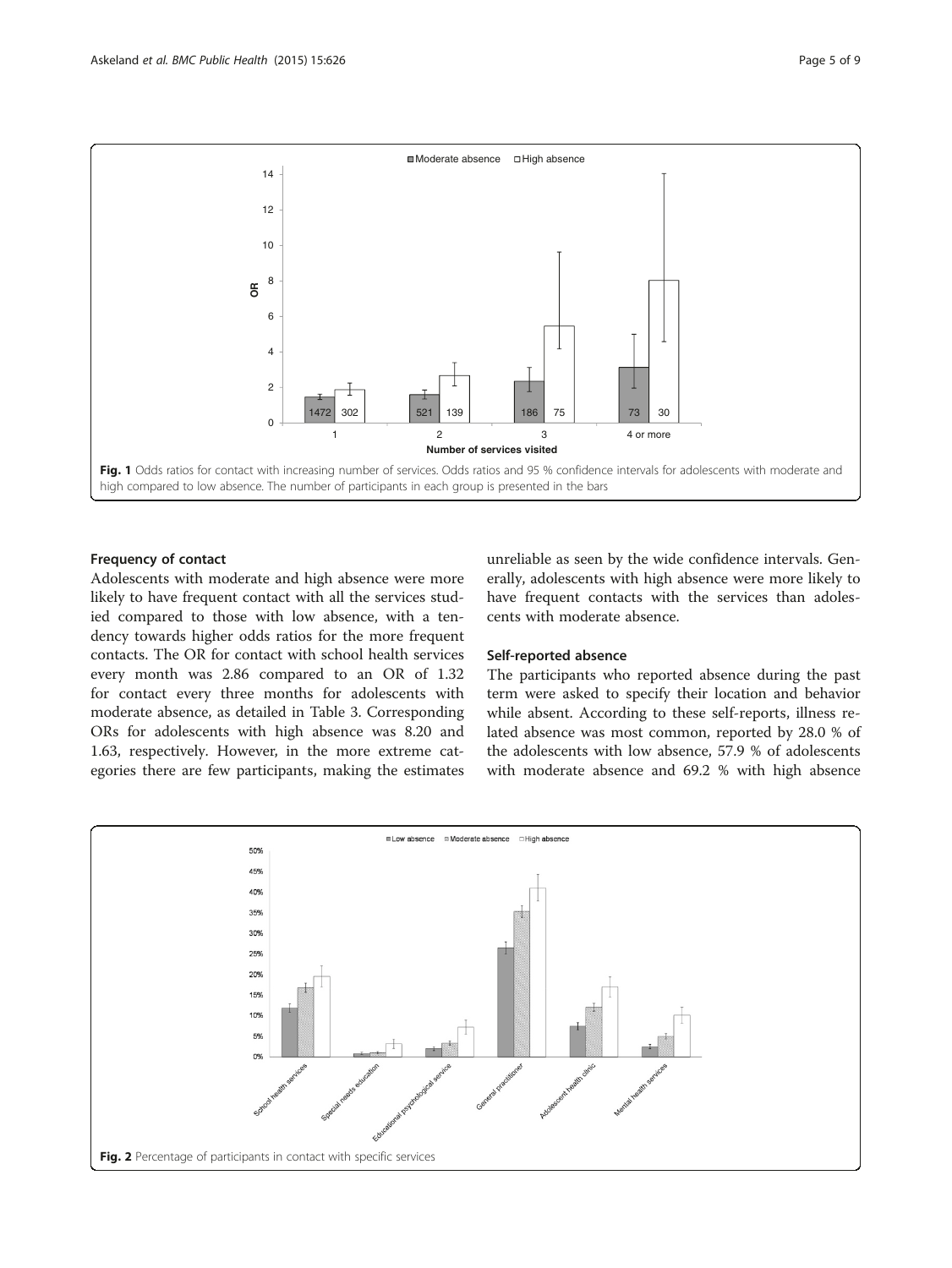# <span id="page-5-0"></span>Table 2 Odds ratios for contact with specific services

|                                   | Moderate absence    |                   | High absence        |                     |  |
|-----------------------------------|---------------------|-------------------|---------------------|---------------------|--|
|                                   | Crude               | Adjusted*         | Crude               | Adjusted*           |  |
|                                   | $OR$ (CI)           | $OR$ (CI)         | $OR$ (CI)           | $OR$ (CI)           |  |
| Any service                       | 1.70 (1.56-1.87)    | 1.56 (1.42-1.72)  | 2.56 (2.20-2.99)    | 2.37 (2.01-2.79)    |  |
| School health services            | 1.52 (1.34-1.73)    | $1.37(1.20-1.56)$ | 1.86 (1.53-2.25)    | $1.68(1.38-2.06)$   |  |
| Special needs education           | $1.23(0.78 - 1.95)$ | 1.36 (0.85-2.17)  | $3.97(2.38 - 6.62)$ | 4.05 (2.37-6.91)    |  |
| Educational psychological service | 1.70 (1.28–2.25)    | 1.66 (1.25–2.21)  | $3.86(2.75-5.42)$   | $3.15(2.22 - 4.47)$ |  |
| General practitioner              | 1.55 (1.41–1.71)    | 1.43 (1.30-1.58)  | $2.04(1.75-2.38)$   | 1.94 (1.65-2.28)    |  |
| Adolescent health clinic          | 1.72 (1.48–2.01)    | 1.46 (1.24–1.71)  | $2.62(2.12-3.25)$   | $2.11(1.68 - 2.65)$ |  |
| Mental health services            | $2.07(1.62 - 2.65)$ | $2.03(1.58-2.60)$ | $4.46(3.31 - 6.01)$ | 3.96 (2.91-5.39)    |  |

Odds ratios and 95 % confidence intervals for adolescents with moderate and high compared to low absence

Bold: Statistically significant associations

\*Adjusted for age, gender, maternal education and school program

(see Table [4](#page-6-0)). This was followed by staying at home (without illness), reported by 5.8 % of the participants with low absence, 16.5 % of those with moderate absence and 35.1 % with high absence. The participants with high absence reported significantly more absence for all reasons given  $(p < .000)$ , except organizational work that was most common among those with moderate absence  $(p=.001)$ .

To examine differences among the high absentees, the group was divided into students with high absence who

# Table 3 Odds ratios for frequency of contact

|                          | Every 6 months |                     | Every 3 months |                     | Monthly |                     |
|--------------------------|----------------|---------------------|----------------|---------------------|---------|---------------------|
|                          | n              | OR (CI)             | n              | OR (CI)             | n       | OR (Cl)             |
| Moderate absence         |                |                     |                |                     |         |                     |
| Crude                    |                |                     |                |                     |         |                     |
| School health services   | 466            | $1.30(1.12 - 1.51)$ | 134            | 1.78 (1.32-2.39)    | 138     | $2.36(1.71 - 3.25)$ |
| General practitioner     | 1117           | $1.33(1.20-1.47)$   | 303            | $2.29(1.85 - 2.84)$ | 131     | $2.60(1.86 - 3.63)$ |
| Adolescent health clinic | 377            | $1.60(1.34-1.91)$   | 110            | $1.80(1.29 - 2.50)$ | 43      | 2.92 (1.57-5.44)    |
| Mental health services   | 57             | 1.49 (0.96-2.29)    | 19             | $1.36(0.66 - 2.81)$ | 144     | $2.64(1.89 - 3.68)$ |
| Adjusted*                |                |                     |                |                     |         |                     |
| School health services   | 466            | $1.17(1.00 - 1.36)$ | 134            | $1.50(1.11 - 2.03)$ | 138     | $2.22(1.60-3.08)$   |
| General practitioner     | 1117           | $1.24(1.11-1.38)$   | 303            | $2.05(1.65 - 2.54)$ | 131     | $2.47(1.76 - 3.47)$ |
| Adolescent health clinic | 377            | $1.32(1.10-1.59)$   | 110            | $1.55(1.11-2.17)$   | 43      | $2.86(1.53 - 5.35)$ |
| Mental health services   | 57             | $1.52(0.99 - 2.35)$ | 19             | $1.41(0.68 - 2.93)$ | 144     | $2.52(1.80-3.52)$   |
| High absence             |                |                     |                |                     |         |                     |
| Crude                    |                |                     |                |                     |         |                     |
| School health services   | 106            | $1.48(1.17-1.87)$   | 32             | $2.12(1.38 - 3.25)$ | 39      | $3.32(2.18 - 5.07)$ |
| General practitioner     | 198            | $1.24(1.04-1.49)$   | 105            | 4.19 (3.18 - 5.51)  | 68      | 7.12 (4.86-10.42)   |
| Adolescent health clinic | 95             | $2.06(1.60-2.66)$   | 36             | 3.01 (1.96-4.62)    | 24      | 8.34 (4.23-16.45)   |
| Mental health services   | 18             | 2.39 (1.34-4.27)    | 8              | 2.92 (1.19-7.18)    | 65      | $6.07(4.14 - 8.90)$ |
| Adjusted*                |                |                     |                |                     |         |                     |
| School health services   | 106            | $1.30(1.02 - 1.65)$ | 32             | $1.71(1.11 - 2.66)$ | 39      | $3.18(2.07 - 4.90)$ |
| General practitioner     | 198            | $1.16(0.97 - 1.40)$ | 105            | 3.69 (2.78-4.90)    | 68      | 6.82 (4.62-10.07)   |
| Adolescent health clinic | 95             | $1.63(1.25-2.13)$   | 36             | 2.48 (1.59-3.85)    | 24      | 8.20 (4.11-16.37)   |
| Mental health services   | 18             | 2.45 (1.36-4.43)    | 8              | $2.82(1.13 - 7.06)$ | 65      | 5.76 (3.90-8.52)    |

Odds ratios and 95 % confidence intervals for adolescents with moderate and high compared to low absence

Bold: Statistically significant associations

\*Adjusted for age, gender, maternal education and school program

n = number of participants with the specified frequency of contact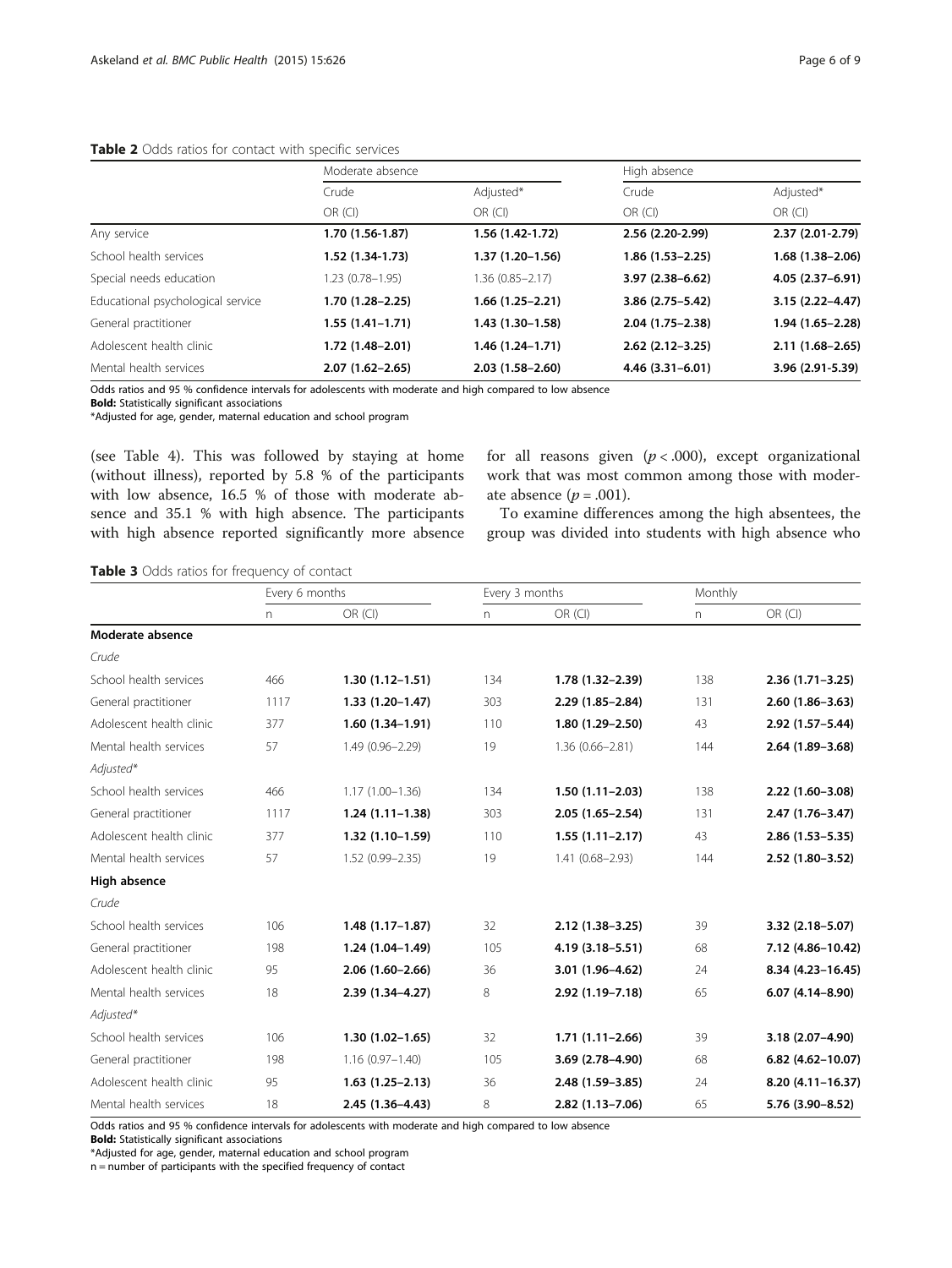#### Table 4 Self-reported

<span id="page-6-0"></span>

| Table 4 Self-reported reasons for absence |               |                           |      |                                |      |                           |                 |  |  |
|-------------------------------------------|---------------|---------------------------|------|--------------------------------|------|---------------------------|-----------------|--|--|
|                                           |               | Low absence<br>$n = 3684$ |      | Moderate absence<br>$n = 4394$ |      | High absence<br>$n = 910$ |                 |  |  |
|                                           |               |                           |      |                                |      |                           |                 |  |  |
|                                           | $\frac{0}{0}$ | n                         | $\%$ |                                | %    |                           | <i>p</i> -value |  |  |
| At home                                   | 5.8           | 214                       | 16.5 | 724                            | 35.1 | 319                       | &000            |  |  |
| With friends                              | 0.5           | 19                        |      | 66                             | 3.7  | 34                        | .009            |  |  |

P-value indicates significant differences between adolescents with low, moderate and high absence. The p-values are derived from chi-square tests

At work 0.2 8 0.9 38 1.6 15 <.000 Illness related 28.0 1031 57.9 2544 69.2 630 <.000 Organizational work/politics/sport 1.3 49 2.2 97 0.9 8 .001 Unexcused absence 3.5 128 5.4 238 6.5 59 <.000

reported illness related absence  $(n = 630)$  and those who did not ( $n = 162$ ). There were no significant differences regarding service use or differences in any of the background variables in the two groups.

# **Discussion**

The purpose of the present study was to examine service use among adolescents with different levels of absenteeism in a population based sample of Norwegian adolescents. Information on which services students with absence are in contact with is important to identify where students at risk can be met and where interventions can be implemented.

School absenteeism was frequent and the majority of the participants had been absent during the past semester. There was a greater likelihood of moderate and high levels of absence among girls, adolescents of low socioeconomic status, and those who were living alone or with peers. Among the adolescents with high absence, 40 % were not in contact with any of the studied health or school based services. However, a greater proportion of adolescents with moderate and high absence reported service use compared to participants with lower rates, and there seems to be a gradient of service use corresponding to the level of absenteeism. Adolescents in the moderate and high absence groups reported more frequent visits and were more often in contact with several services. The association between absenteeism and health service use was demonstrated across a wide range of services and persisted after controlling for possible confounders.

We found that 10.1 % of students had high absence (defined as being absent 15 % or more). This is somewhat lower than the 14.3 % that has been previously reported for Norwegian adolescents [\[4](#page-8-0)]. The discrepancy might be due to differences in data collection procedures, where the latter study increased the likelihood of responses from students with absenteeism by including two opportunities to complete the questionnaire at school. Although some of the schools participating in the present study arranged catch up days, this was not

done consistently. Few studies report routine data on absence collected by the schools and comparison to other studies is therefore challenging. A study from the US showed lower rates of absence by assessing self-reported absence the past 30 days (11 % reporting any absence and 2 % reporting high absence) [[25\]](#page-8-0). However, figures based on official records in the US estimate that between 14 to 37 % of students in the  $12<sup>th</sup>$  grade (17–18 years old) miss about 11 % of school or more [\[26\]](#page-8-0). Although not directly comparable, these figures indicate that high rates of absenteeism are common across countries.

Absence was more frequent among adolescents with less educated mothers, consistent with findings from previous studies [[14\]](#page-8-0). Lower parental educational levels have been associated with a lower degree of parental academic involvement at home and in relation to school [[27](#page-8-0)]. This can in turn increase the likelihood for truancy [[28](#page-8-0)], possibly through lower academic achievement [[29](#page-8-0)]. In the present study, a relatively high percentage of youths were not living with their family in the high absence group (17.1 %). These findings suggest that high school students living on their own may be in particular need of follow up to prevent absenteeism. While we have not assessed the causal factors, one possible hypothesis is that parents and caregivers have an important regulatory role in school behavior also in this age-group. Major conflicts with parents or problems in the family may also have contributed to relocation in late adolescence, thus identifying a group of vulnerable young people.

The heightened service use among adolescents with high absence in this study corresponds to previous studies [[18](#page-8-0), [20\]](#page-8-0). Interestingly, there seems to be a gradient in service use, with high absence being associated with the highest level of contact. A similar gradient was earlier found for the relationship between absenteeism and later employment and education [[2\]](#page-7-0). Services organized in the primary health care (GPs, the school health services and the adolescent health clinic) were among the most visited, in line with studies that have demonstrated absenteeism as a predictor for primary health care attendance [[20\]](#page-8-0). A total of 35.3 % of the adolescents with moderate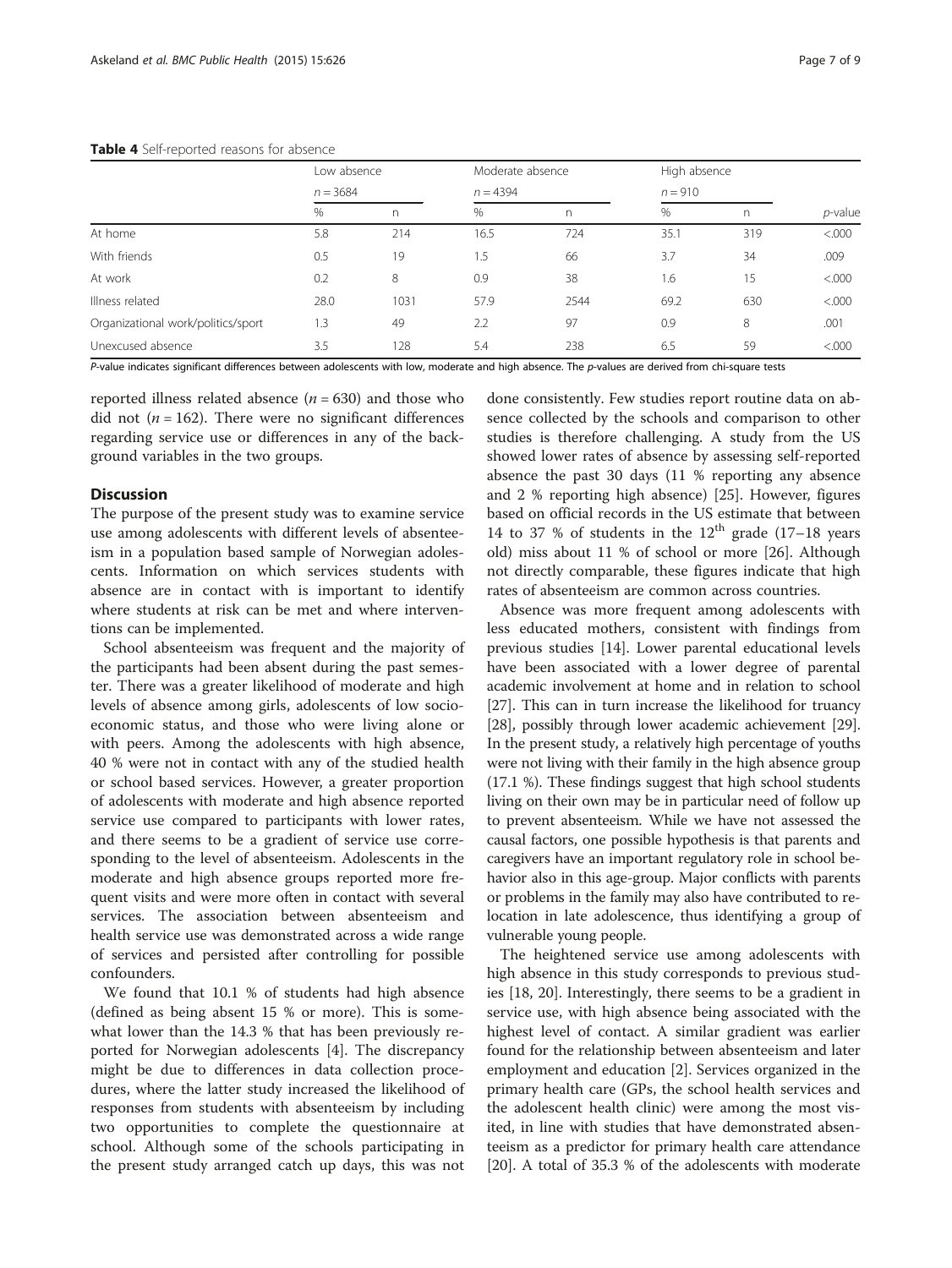<span id="page-7-0"></span>absence and 41.1 % of those with high absence reported contact with their GP, which was the most visited service across absence levels. These findings suggest that primary health care services can be an arena for interventions, which is supported by a previous study showing that school-based health center use is associated with subsequent increase in attendance rates and grades [\[30](#page-8-0)]. Further, low to moderate use of such services has been associated with reductions in school drop-out, especially for high risk adolescents [[31\]](#page-8-0).

It is worth noting that 40 % of the adolescents in the high absence group had not been in contact with any of the services studied the past semester. This is in contrast to the follow-up of work absenteeism among adults, where systematic evaluation of health status, functional ability and the work environment is seen as crucial [\[15](#page-8-0)]. There may be a range of reasons for lack of contact, such as the young people's reluctance to seek help [[16](#page-8-0)] or a perception of absence as unrelated to health problems. Still, this cannot account for the lack of use of school based services which have a defined responsibility for school attendance.

#### Strengths and limitations

Strengths of the study include a population based design with a large sample size and the use of administrative data on absence. The inclusion of frequency of contact strengthens the findings, and indicates that the association between absenteeism and services use is not merely a byproduct of one consultation the past semester. Including information about the health problems related to absence was beyond the scope of the present study. While we included a range of health services there may have been contact with other relevant services, e.g. counselors at schools.

The results should be interpreted in the light of some limitations. The cross-sectional design precludes conclusions regarding the causal directions of the results. In addition, contact with services during school hours could contribute to the association between absenteeism and service use, as shown in previous studies [[20\]](#page-8-0). We only investigated mental health services within secondary health care, but we could expect higher rates of contact among adolescents with chronic illness [\[32](#page-8-0)]. This may have lowered the reported rates of contact. However, few somatic illnesses in this age group require high absence as defined here.

The sample might have been affected by methodological issues. Although all adolescents eligible for participation received the necessary information to complete the questionnaire at home, it is plausible that those attending school on the day of the study were more likely to participate. Absenteeism in the adolescent population is likely to be higher than reported in school based surveys, as described by Ingul et al [[4\]](#page-8-0) who found a non-significant tendency for higher absence among non-participants. Thus, the level of absence might be underestimated in the present study. There are currently no national or regional statistics of absence rates in Norwegian secondary schools available for comparison.

# Conclusions

School absenteeism is increasingly recognized as a public health problem, and has been suggested as an important point of intervention for the school system and health professionals [[12\]](#page-8-0). Our results show that adolescents with high absence are frequent visitors to a range of services. However, we have identified a relatively large group of high absentees without any reported contact. In line with follow up of adults who are absent from work, there is a potential for increased and systematic evaluation of causal factors among youth. Absenteeism may also be examined as part of routine health care to identify unrecognized problems related to health, behavioral and social factors [[33\]](#page-8-0). While there is still limited evidence for the effectiveness of interventions, a review of indicative prevention programs for chronic truant students suggests that they may be effective in increasing school attendance [[7\]](#page-8-0). Reducing school absenteeism may be an important step in reducing disparities in educational achievement and negative outcomes. Consequently, there is a need for continued research on absenteeism and its correlates, as well as studies on the effect of interventions.

#### Abbreviations

OR: Odds ratio; GP: General practitioner.

#### Competing interests

The authors declare that they have no competing interests.

#### Authors' contributions

MH initiated the study, participated in its design and contributed to draft the manuscript. KGA participated in the design, undertook the primary analyses and drafted the manuscript. TB contributed to the statistical analyses and participated in interpretation of the results and drafting the manuscript. SH and KMS participated in interpretation of the results and drafting of the manuscript. All authors read and approved the final manuscript.

#### Acknowledgements

This research was funded by the grant Mental Health in Schools from the Norwegian Directorate of Health.

#### Received: 27 November 2014 Accepted: 26 June 2015 Published online: 09 July 2015

#### References

- 1. Attwood G, Croll P. Truancy in secondary school pupils: prevalence, trajectories and pupil perspectives. Res Pap Educ. 2006;20(4):467–84.
- 2. Attwood G, Croll P. Truancy and well-being among secondary school pupils in England. Educ Stud. 2014;41(1-2):14–28.
- 3. Eaton DK, Brener N, Kann LK. Associations of health risk behaviors with school absenteeism. Does having permission for the absence make a difference? J School Health. 2008;78(4):223–9.